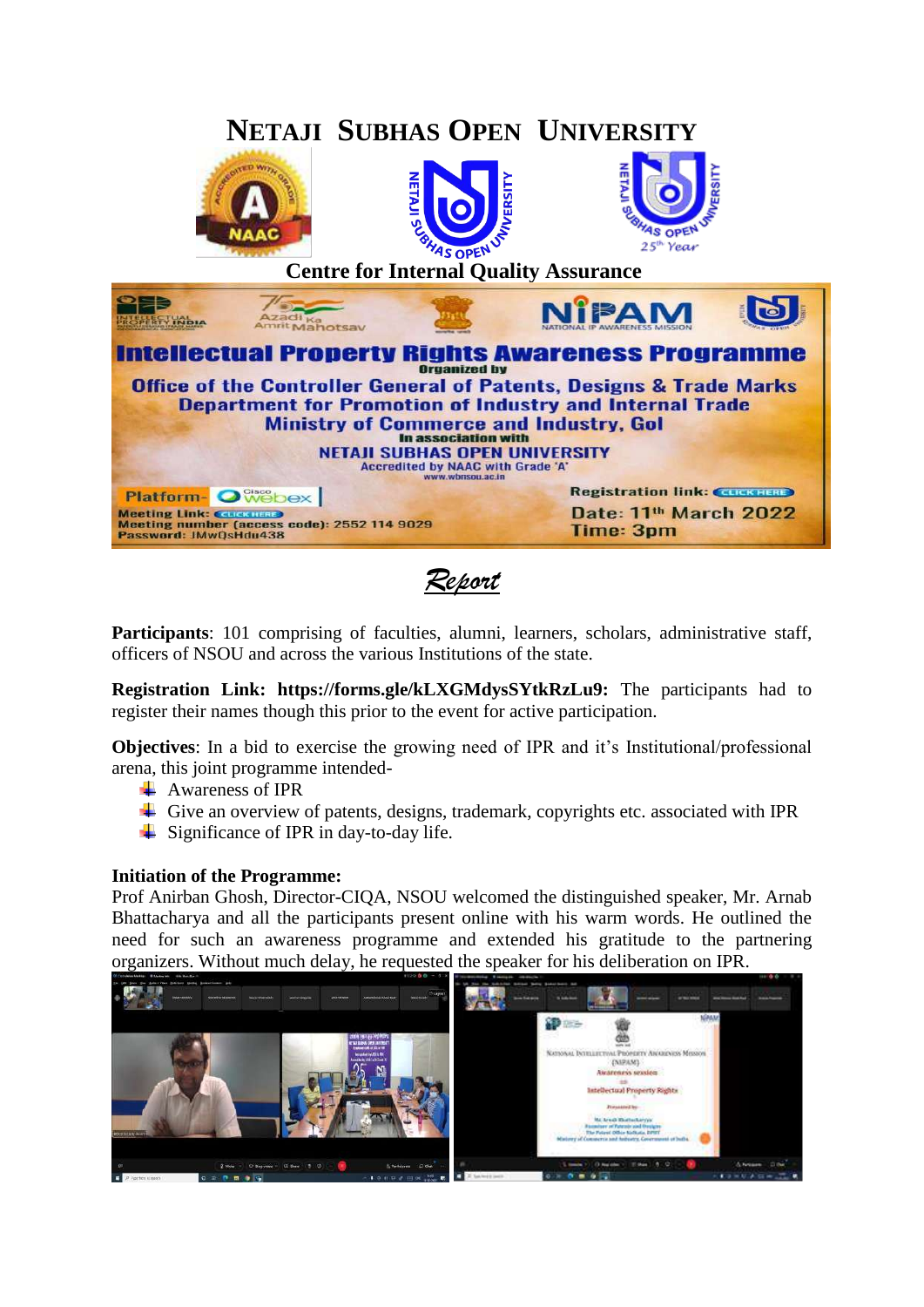**Deliberation by the Speaker**: NIPAM Officer, Mr. Arnab Bhattacharyya, Examiner of Patents & Designs (Gr 'A' Gazetted), The Patent Office, Kolkata, DPIIT, Ministry of Commerce & Industry, Govt. of India.

Mr. Bhattacharya effortlessly presented his talk on IPR through captivating PPT slides embedded with short videos and meaningful graphics. He highlighted on the different categories of IPR, viz., patents, trademarks, designs, copyrights etc and harped upon their significance in day-to-day life of an individual. The one-hour session was fruitful in bringing out the necessary knowledge on the basics of IPRs. The plethora of examples cited by Mr. Bhattacharya added a lucid and authentic understanding of the levels and ideas in catering to the IPRs. Mr. Bhattacharya also put forward some career opportunities and courses on IPR awareness.



**Engaging the participants**: This assessment session was effectively carried out by the speaker with some quick and interesting quiz through PPT slides. The participants were allowed to type their responses in the chat box. The session witnessed lauded participation by all.

**Interaction/Q & A session:** The forum was opened for Q & A. Participants came up with some very relevant questions. Some of then clarified their doubts and understanding on IPRs so far. The speaker energetically addressed all of them with thoroughness.

**Concluding Remarks**: Prof. Anirban Ghosh, Director-CIQA concluded the session with a short summary. He went on to propose for future endeavors with NIAPM for next level of understanding on IPRs and its various facets. He also reiterated on the CC licenses and their role in the contemporary educational context in global scale.

**Thanks-Giving**: Dr. Papiya Upadhyay, Asst Professor, NSOU proposed the formal Vote of Thanks to the speaker and one and all present, also to those members of the organizers who made it possible to organize the event within a very short span of time.

----Report prepared by Dr. P. Upadhyay, Programme Coordinator.

---Certificate--